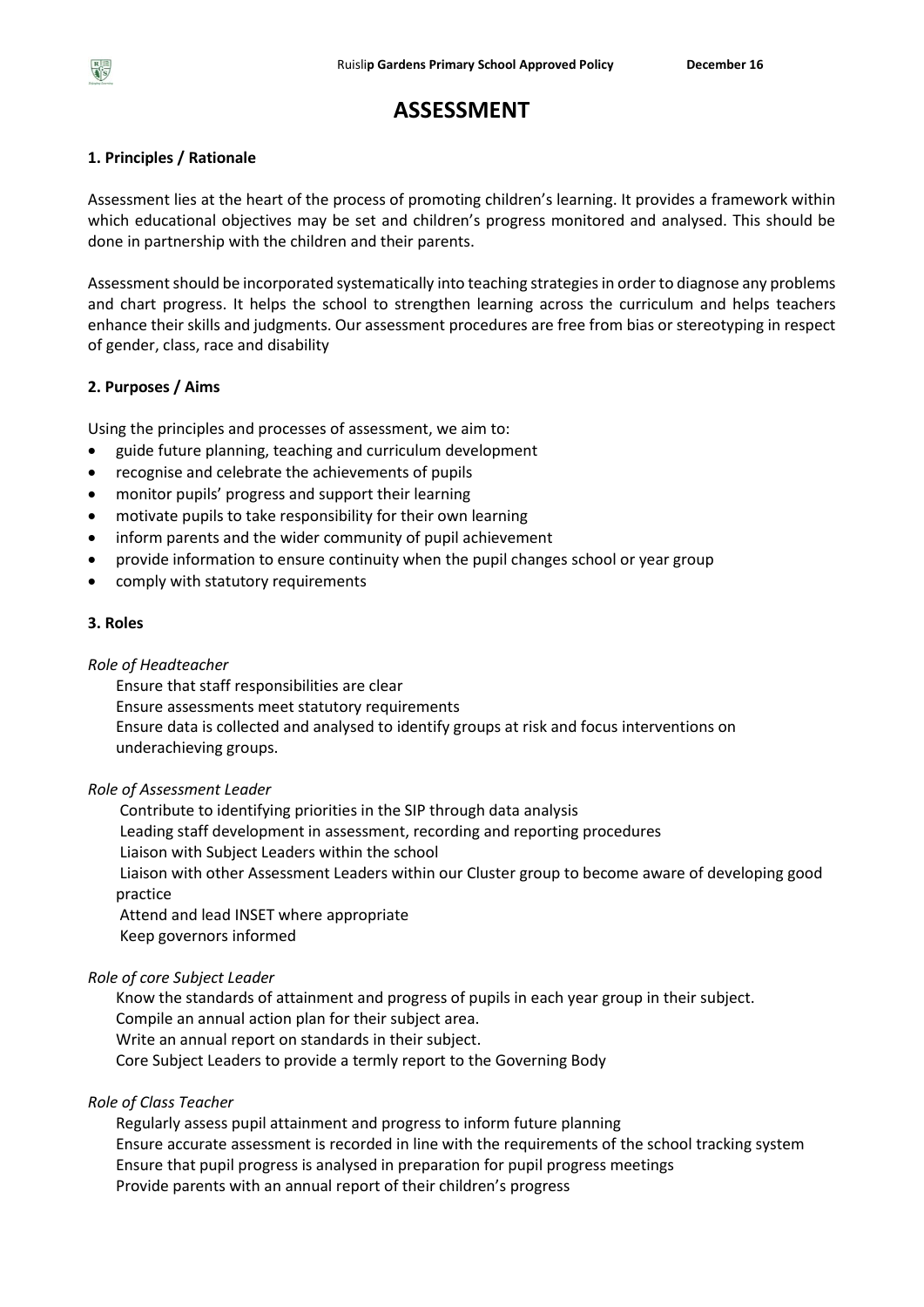#### *Role of Governing Body*

 Understand the reports that the school produces. Challenges the school's account of its data

Oversight of challenge in school targets

Receiving quality assurance reports on school assessment systems

# **4. Definitions - Types of Assessment**

## *Assessment for Learning* - *Formative assessment*

This is the process of seeking and interpreting evidence for use by learners and their teachers to decide where the learners are in their learning, where they need to go and how best to get there. The four key aspects are: Sharing learning objectives,

Effective questioning and dialogue, Marking and feedback strategies, Peer and self assessment

# *Assessment of Learning* - *Summative assessment*

This is assessment carried out periodically to judge how well a pupil is performing. Conclusions will probably be reported in terms of grades or marks. These may be set alongside national standards, so that a pupil, school or teacher can evaluate their performance against others'. This also allows schools to track progress over time. Because these results are shared with other people, issues of validity and reliability are paramount, with the need for a balance between making assessments that are rigorous and yet manageable.

## *Diagnostic assessment*:

All assessments can provide diagnostic evidence; however certain assessment tools can be particularly useful in providing more detailed data e.g. miscue analysis, reading tests

## **5. Assessment for learning**

- Teachers use a variety of methods to determine pupil's prior knowledge.
- There should be flexibility within individual lessons to respond swiftly to pupil outcomes.Mini plenaries are effective tools for reshaping lessons and planning will need to reflect the changes that have been made.
- Criteria that teachers use for ongoing assessment include a judgement on how well the Learning Objective has been understood and applied, whether success criteria have been met and the progress made during the independent task.
- Teachers will usually record ongoing assessments in their own record books before making a summative judgment at one of the three data entry points during the year.
- See Appendix 1 for AfL questions to consider.

## **6. Assessment of learning – policy points**

- Pupils in the Nursery are assessed during their first term using criteria from the On entry profile. Results are used to inform planning, set targets and aid early identification of special needs.
- Following this, the pupils are continually monitored and assessed in order to record their progress in their Early Years Foundation Stage Profiles.
- During their Reception year pupils will continue to be assessed using the Foundation Stage Profile which is based on the teacher's on going observations and assessments in the six areas of learning. Each pupil's typical developments and achievements are recorded in the Profile.
- From Reception to Year 6 pupils Maths and English attainment and progress are both formally assessed at three different points during the year (December, March and June). SIMS Assessment Manager is used to input and analyse the data.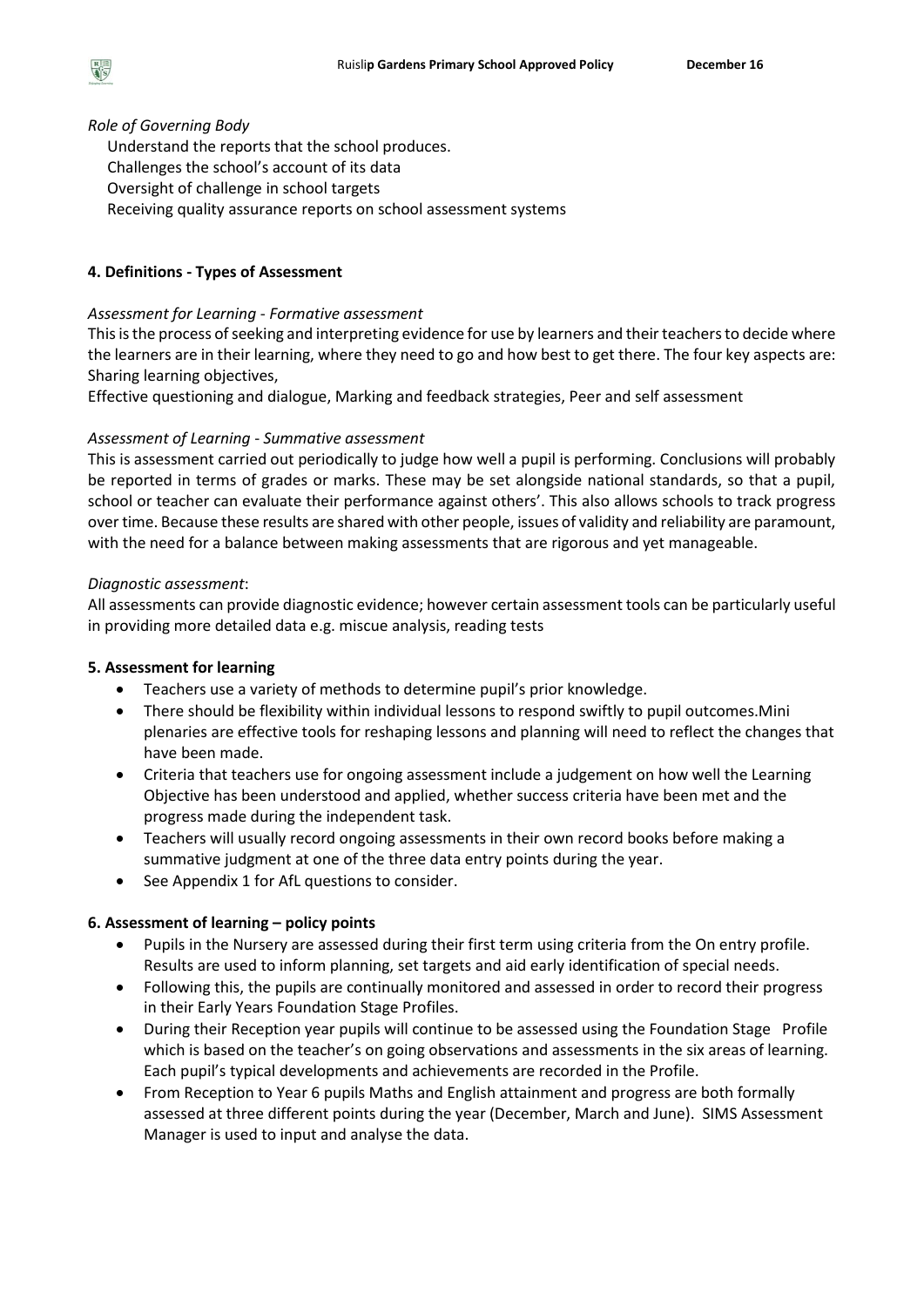#### Attainment

 To determine attainment teachers use the outcomes over time from their formative assessments and assess each child against the set of Key Performance Indicators in Reading, Writing and Maths. They also use their judgment to predict end of year outcomes for each pupil in these areas. Pupils are awarded a grade in accordance with the following scale:-

#### **0-Unable to access the curriculum**

It is very rare that we have anyone at Ruislip Gardens, other than pupils with complex Special Educational Needs or beginner speakers, who are unable to access the curriculum. Depending on the progress that a pupil makes in developing some basic knowledge of aspects of the curriculum it would be possible for a pupil to move from a 0 to a 1 within a year.

- **1-Emerging** Pupils are beginning to develop an awareness of some of the more basic skills and they are able to apply them on a more regular basis.
- **2-Developing** Pupils are showing an increased understanding of the Maths and English Programmes of Study.
- **3-Secure** Our expectation is that by the end of the school year the majority of our pupils will have reached this stage as it will mean that they have reached the age related national standards that have been set by the Government in Maths and English. Our school target is for 80%-85% of our pupils to have achieved this grade.
- **4-Mastered** There will always be some pupils who have a confident grasp of all aspects of Maths and English and those pupils who display exceptional breadth and depth in their knowledge and understanding of the curriculum will be deemed to be at 'Mastery' level.

## Progress

A range of techniques are used to ascertain the progress that individual pupil's are making. In the Early Years the following are used to assess progress:-

- National guidance and documentation, including 'Development Matters'
- Previous evidence from earlier work in the term/year
- **•** Termly Phonics and Maths Assessments
- Recognition of High Frequency words
- Assessment against elements of the Y1 Curriculum
- Discussions between Reception and Year 1 teachers

In KS1 and KS2 the following are used to assess progress:-

- Test results
- Comparing work in books throughout the year.
- Looking at pupil targets
- Assessing progress against key benchmarks-EYFS,Year 2 outcomes
- Monitoring pupil attainment in the KPIs in Maths, Reading and Writing
- Termly Moderation –school and cluster
- Discussion about what insufficient progress looks like.
- Benchmarking against school, cluster and national exemplification materials.
- Book bands

Other progress measures for pupils with SEND will be used. These will include intervention data, twice yearly Reading and Maths tests and reports from outside agencies.

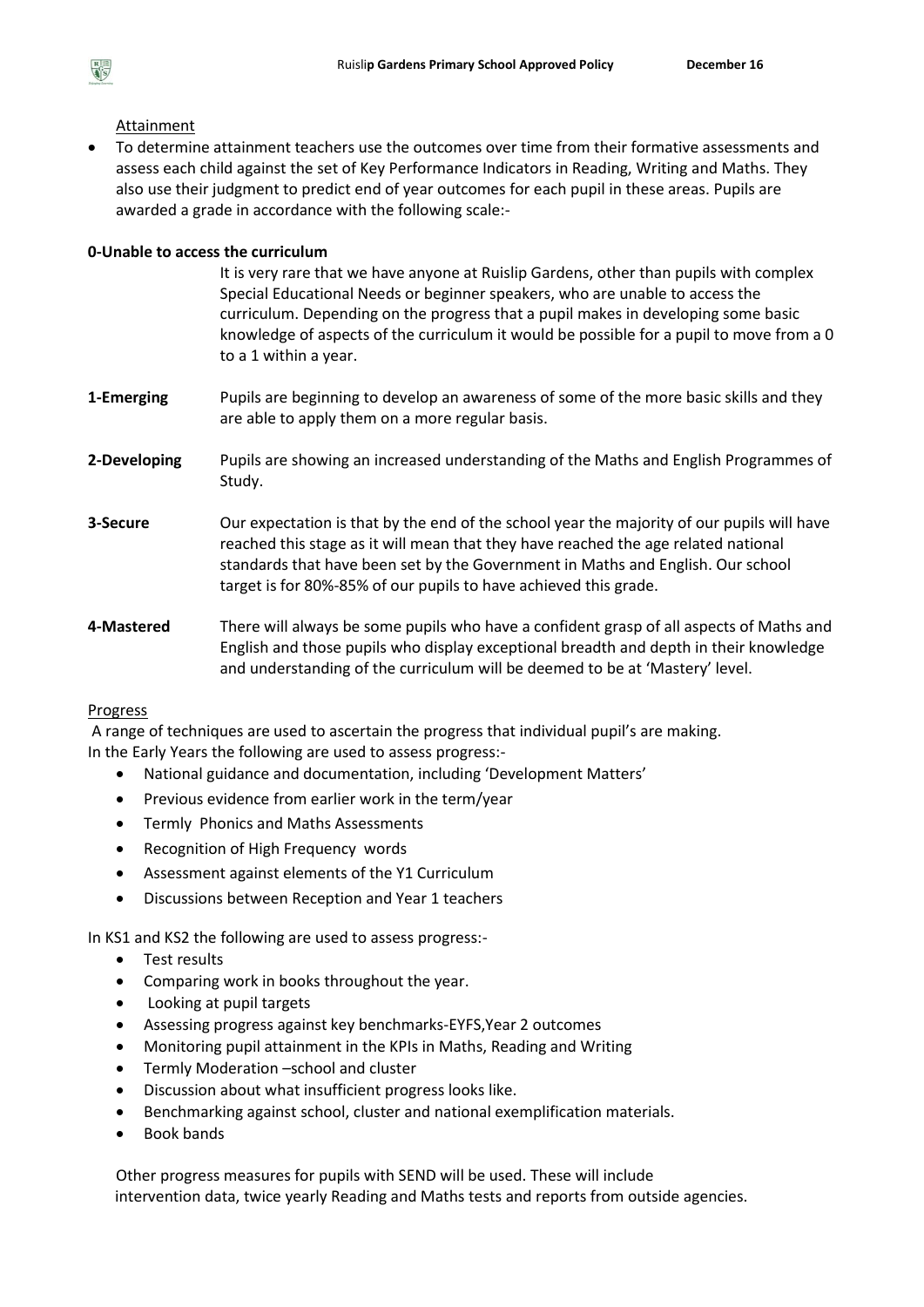- Once teachers have entered the data on to the Pupil Progress sheets(Appendix 1) a Pupil Progress meeting takes place with one of the school's Senior Leaders and the Phase Leader is also often in attendance. The levels agreed at the final meeting in June are transferred to the pupil's end of year report along with a comment about attainment and progress made during the year. Pupils are then given a target in Reading, Writing and Mathematics for the beginning of the next academic year.
- Pupils are assessed in the foundation subjects using Key performance Indicators. These are completed in February and June by the class teacher and they record whether a pupil is working at below, expected or above national standard in that particular subject. The information is available for Curriculum Leaders so that they can evaluate pupil progress and performance in their subject area.
- At the end of each Key Stage there is a statutory requirement for pupils to be tested and assessed in the core subjects. The Year 2 and 6 teachers plan carefully for the implementation of the tests and pupils are made familiar with the requirements and structure of each test.

 Pupils in other year groups are also tested in January and June using commercially produced schemes and the outcomes are recorded and analysed.

- Moderation of pupils work occurs to ensure reliable assessment judgements. Cross year moderation occurs on a monthly basis and at least one staff meeting is allocated to whole school English and Maths moderation every term. In addition, teachers at Ruislip Gardens meet termly with colleagues in our cluster, the Ruislip Partnership, to moderate Maths and Writing outcomes.
- Year 6 pupils compile a Record of Achievement folder which celebrates their achievements at school and also gives them an opportunity to include evidence about their skills, successes and accomplishments in activities undertaken outside school. A Celebration of Achievement evening is held every year to celebrate the successes of the Year 6 pupils.

# **7. Diagnostic assessment / Inclusion**

- In addition to teachers' formative assessment and the standard set of Testbase and other commercial tests, there will be occasions when the teacher will want more specific information about an individual pupil. Diagnostic assessments such as Read, Write, Inc and the York Reading Test are readily available in school and the class teacher can liaise with the Inclusion Leader to access these materials.
- Each teacher is aware of the school provision map for EAL, G&T and SEND pupils and the latter group of pupils will undertake Reading and Maths tests at the beginning and end of the year to ascertain the progress that they are making. They may also be supported by targeted interventions and where these have measurable outcomes data will be produced and assessments made to monitor progress.
- See '*SEND Policy'.*
- See '*SEN Information Report '.*

## **8. New arrivals**

- Most pupils who transfer to our school have records of achievement from their previous school transferred to us. Office staff ensure that wherever possible EYFS ,Phonics and Key Stage 1 data are collected from previous schools
- All pupils are assessed by a teacher a few weeks following entry and those that arrived without previous key stage data are attached nominal assessment grades in lieu.
- See '*Transition Policy'.*

## **9. Monitoring and tracking system**

- Teachers are expected to provide pupil progress data at three points throughout the year for the core subjects and twice a year for the foundation subjects. The school tracking system has the capability to record individual pupil progress over time and can provide data for the attainment and progress of pupil groups. It is used to analyse pupil performance against local and national expectation and to track progress over the year.
- Members of the SLT meet with teachers in their phase at each data point to discuss individual pupil progress.

 If underperformance is identified, teachers are required to plan strategies and/or interventions to address that underperformance. Pupil Progress meetings are most effective when teachers have already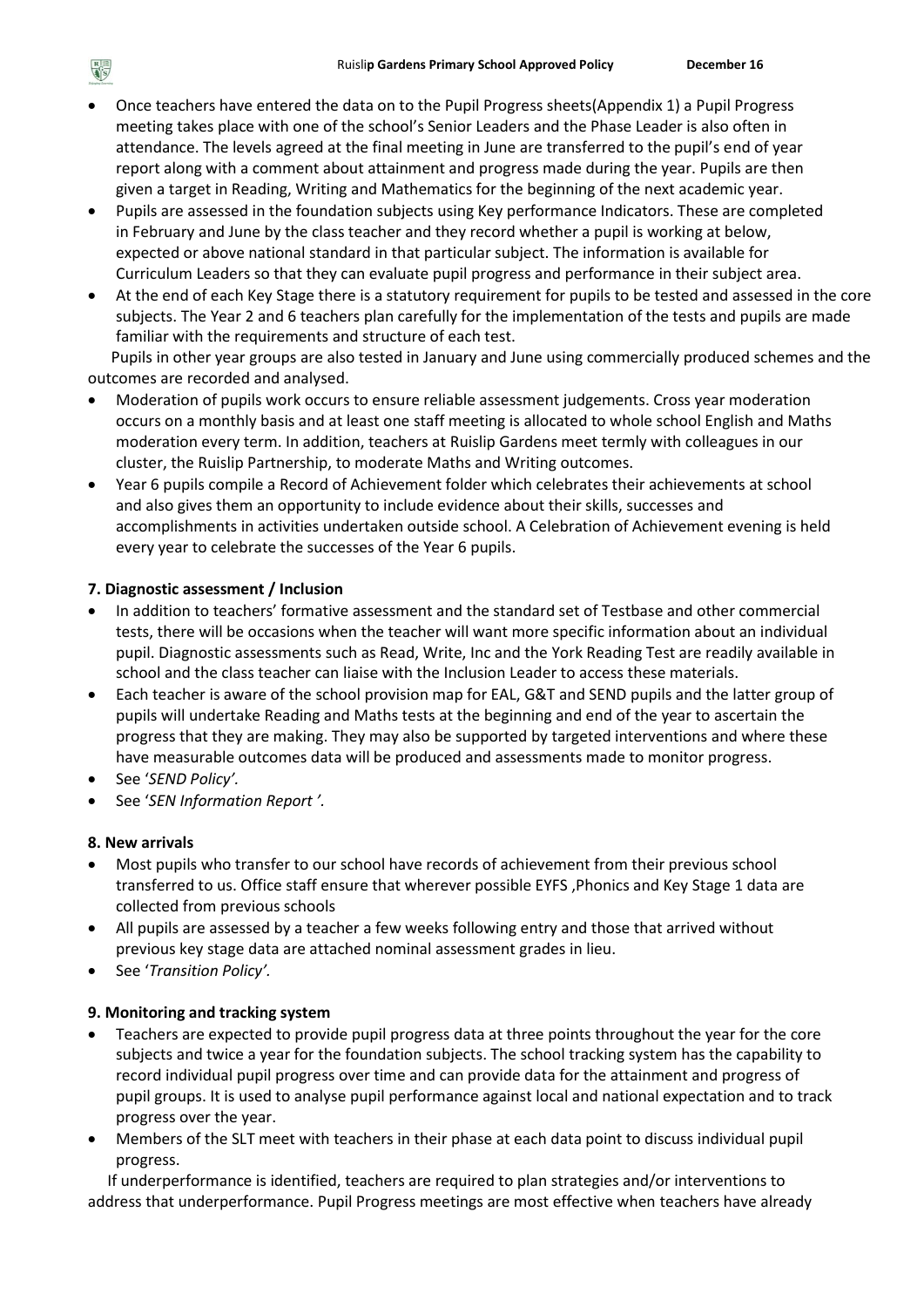

analysed their own data, assigned actions or interventions and determined some points that they need to action in the months ahead.

#### **10. Moderation of assessment judgments**

Moderation forms an essential part of the assessment practise at Ruislip Gardens. It provides a shared view of pupil's achievement gives a feel for progression and continuity within the whole school and demonstrates that the process of standardisation has taken place. The monitoring and moderation of pupils work occurs on a regular basis. The Leadership team has a termly

schedule for moderating work in English, Maths, and one other subject area. Agreement trialling also occurs during whole staff meetings. A portfolio of judgements is stored in the staff room as a reference point for teachers.

#### **11. Evidence of work**

Evidence of pupil's work exists in books, folders, photographs, displays, and in computer files.

Completed work books are kept in classrooms and, at the end of the year, the most recently finished book is passed on to the next class teacher. Pupils have the option of taking older, completed books home. Year 6 pupils take their work home at the end of the year unless the school has particular reason to retain any evidence of achievement.

#### **12. Target setting**

- Half termly targets are set for all pupils in Reading, Writing and Mathematics. The targets are written on to target cards and are stuck at the front of a pupil's Maths and English book. Pupils are expected to know their targets and work towards them so that they have been attained by the review date.
- Recent changes to national testing and assessment arrangements have made it difficult to set pupil, cohort or Key Stage targets with any confidence. There is an expectation that 80-85% of pupils will reach the 'Expected Standard' at the end of each academic year in terms of their attainment as assessed against the core subject KPIs.Progress is assessed termly and the whole school target is for 90- 95% of pupils to have made expected progress by the end of the academic year.

#### **13. Reports to Parents**

A written report for each pupil is sent to parents, once a year, at the end of the Summer term. Reports outline a pupil's attainment, progress and effort in the core and foundation subjects of the National Curriculum. A mid year report is also sent to parents just before Parent Consultations in February and this provides information about a pupil's attainment, progress, effort and attendance.

In the end of year report the teacher will make a comment on the attainment and progress of the pupil in terms of national age related expectations. Targets for English and Maths are also set. For pupils at the end of Key Stages 1 & 2, additional information, including details of the SATs testing will also be provided. Parents are invited to attend formal meetings with the teacher during the Autumn and Spring terms. Parents are also given the opportunity to discuss their child's end of year report with the class teacher should they wish to do so. Parents are welcome to discuss the progress of their child with the class teacher, Phase Leader or Head teacher at other times.

#### **14. Monitoring of assessment policy**

The policy will be reviewed every two years by the Governing Body.

December 2016

To be read in conjunction the following policies:- *Feedback and Marking SEND SEN Information Report Transition*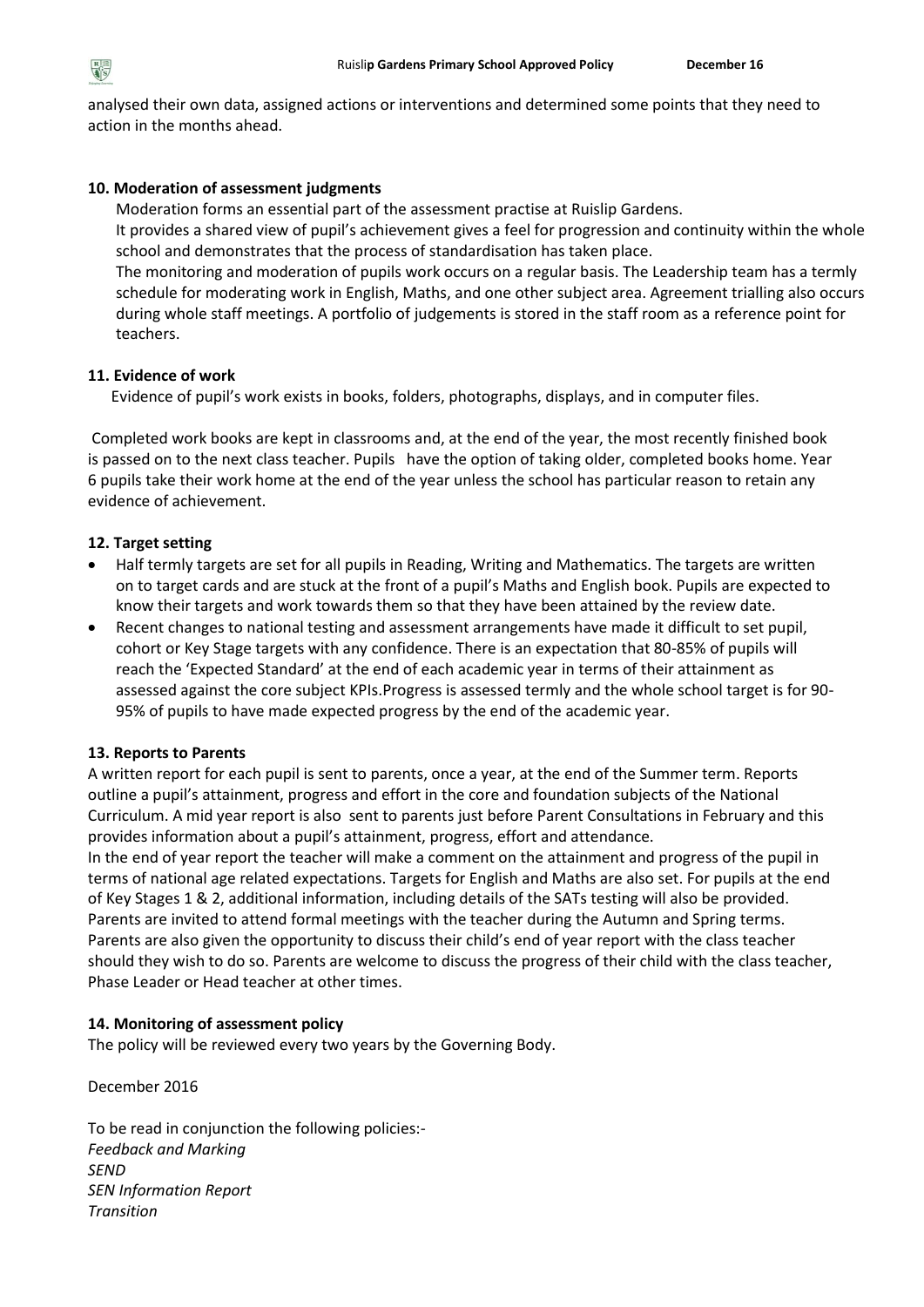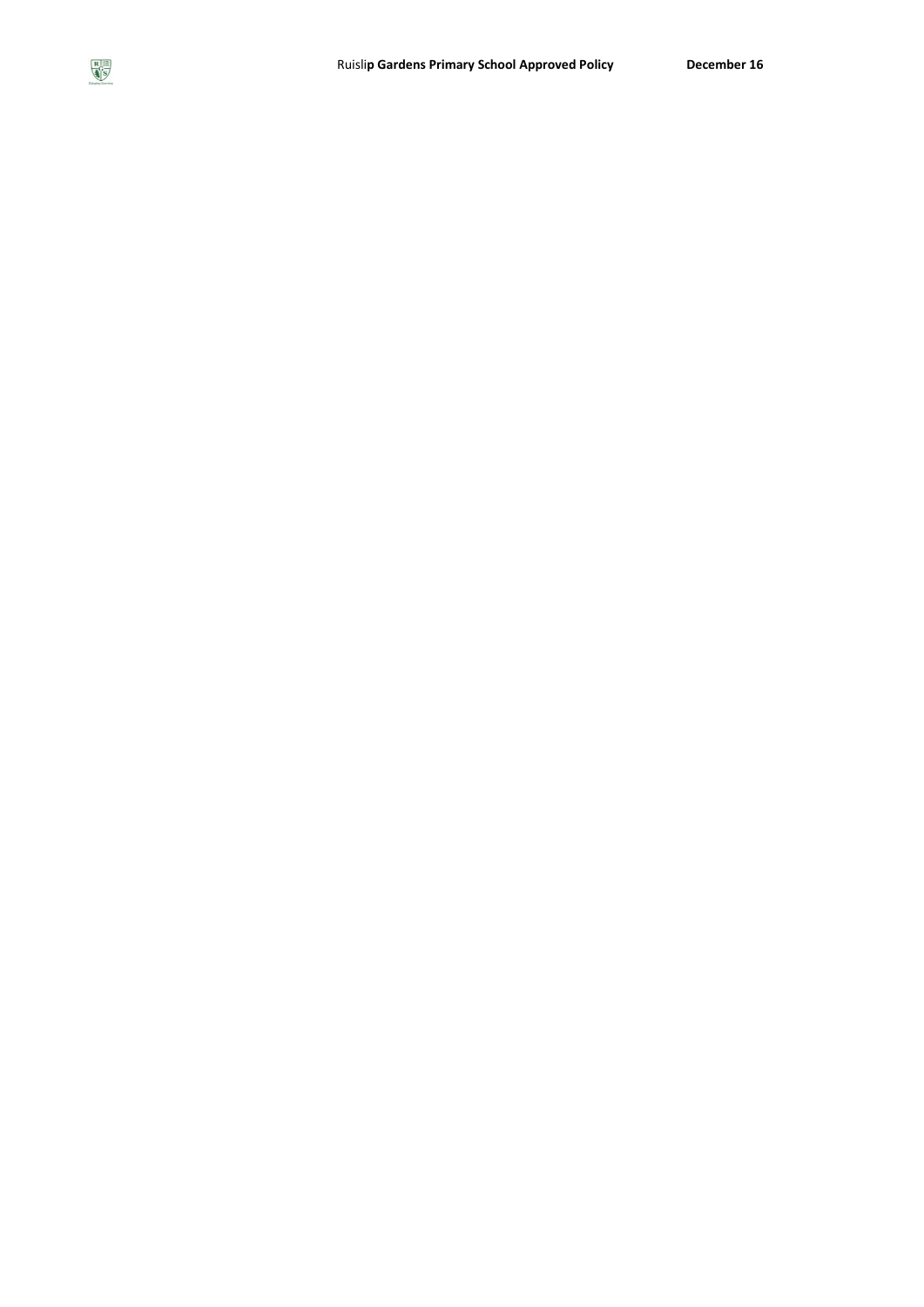

Appendix 1

# **Pupil Progress Meeting Form**

| PPM No. | Date | <b>Class</b> | <b>Reviewee</b> | <b>Reviewers</b> |  |
|---------|------|--------------|-----------------|------------------|--|
|         |      |              |                 |                  |  |

| <b>Children currently on SEND register:</b>                 |               |                          |  |  |
|-------------------------------------------------------------|---------------|--------------------------|--|--|
| <b>Name</b>                                                 | <b>Status</b> | Intervention(s)          |  |  |
|                                                             |               |                          |  |  |
|                                                             |               |                          |  |  |
|                                                             |               |                          |  |  |
|                                                             |               |                          |  |  |
|                                                             |               |                          |  |  |
| <b>Change status on SEND register:</b>                      |               |                          |  |  |
| Add                                                         | Remove        | <b>Raise The Concern</b> |  |  |
|                                                             |               |                          |  |  |
|                                                             |               |                          |  |  |
|                                                             |               |                          |  |  |
| A copy of this form must be copied to the Inclusion Manager |               |                          |  |  |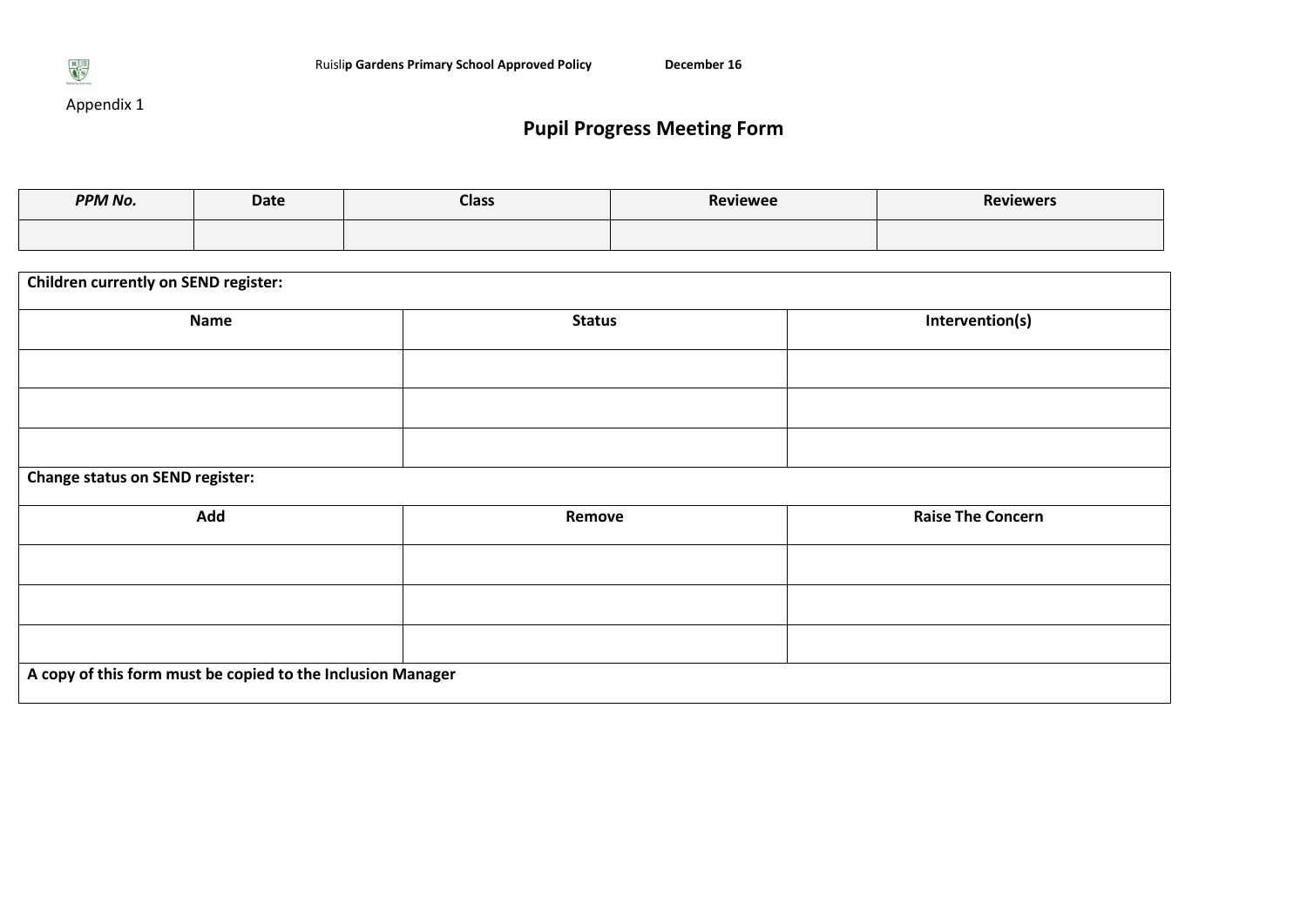| Name | <b>Pupil Group</b> | Intervention | <b>Current attainment</b> | Progress since last<br>meeting |
|------|--------------------|--------------|---------------------------|--------------------------------|
|      |                    |              |                           |                                |
|      |                    |              |                           |                                |
|      |                    |              |                           |                                |
|      |                    |              |                           |                                |

# **Pupil Premium Pupils**

| <b>Name</b> | Current<br>attainment | <b>Progress since last meeting</b> | Narrowing the gap initiative<br>e.g. Pre -teach,1:1 tuition, Specific target, Half termly<br>meeting with class teacher, SLT conferencing |
|-------------|-----------------------|------------------------------------|-------------------------------------------------------------------------------------------------------------------------------------------|
|             |                       |                                    |                                                                                                                                           |
|             |                       |                                    |                                                                                                                                           |
|             |                       |                                    |                                                                                                                                           |
|             |                       |                                    |                                                                                                                                           |

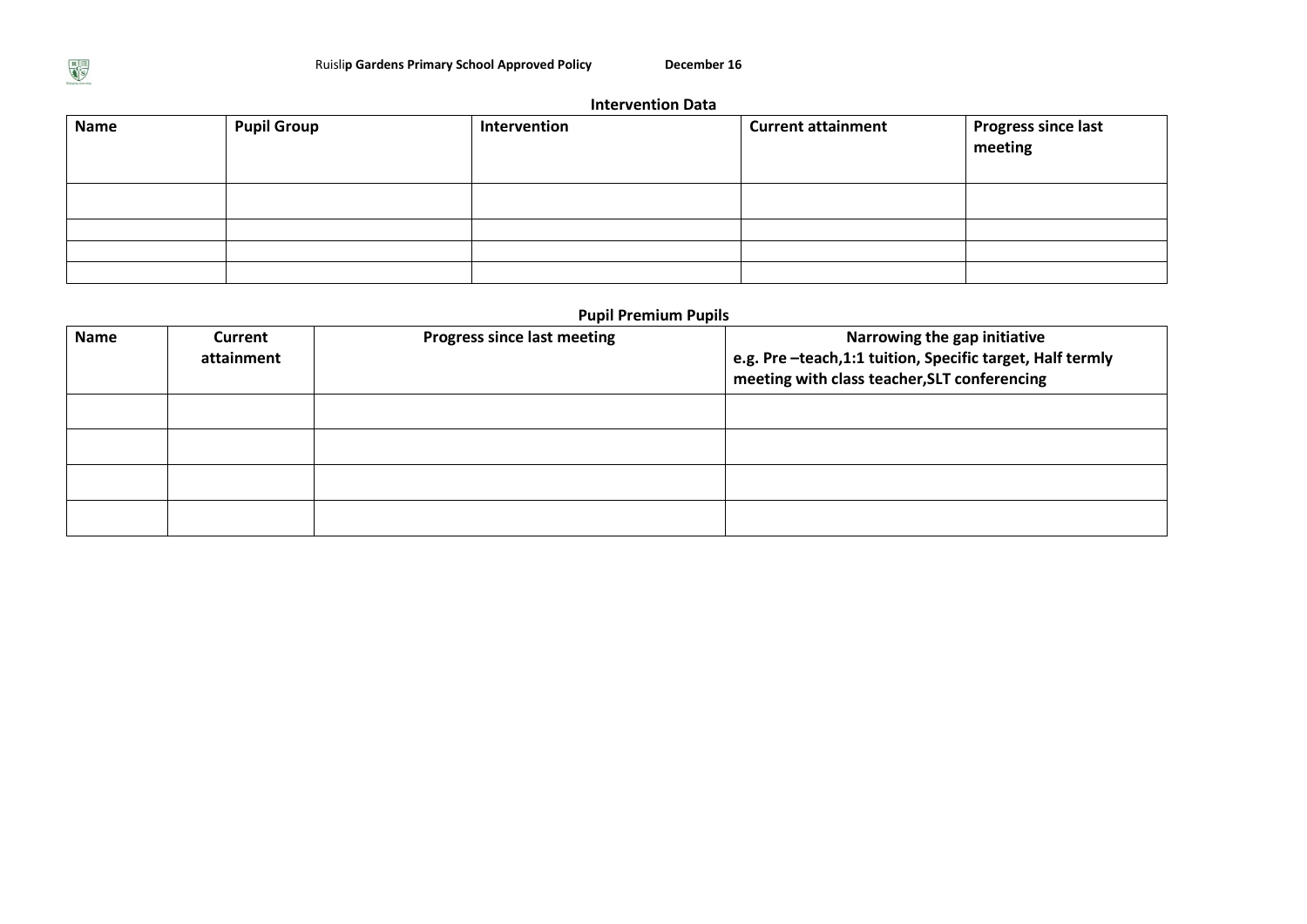

|             |                    | <b>Maths</b>                                           | Reading                                                | <b>Writing</b>                                         |  |  |  |
|-------------|--------------------|--------------------------------------------------------|--------------------------------------------------------|--------------------------------------------------------|--|--|--|
| <b>Name</b> | <b>Pupil Group</b> | Less than<br>expected/Expected/Better than<br>expected | Less than<br>expected/Expected/Better than<br>expected | Less than<br>expected/Expected/Better<br>than expected |  |  |  |
|             |                    |                                                        |                                                        |                                                        |  |  |  |
|             |                    |                                                        |                                                        |                                                        |  |  |  |
|             |                    |                                                        |                                                        |                                                        |  |  |  |
|             |                    |                                                        |                                                        |                                                        |  |  |  |
|             |                    |                                                        |                                                        |                                                        |  |  |  |
|             |                    |                                                        |                                                        |                                                        |  |  |  |
|             |                    |                                                        |                                                        |                                                        |  |  |  |
|             |                    |                                                        |                                                        |                                                        |  |  |  |
|             |                    |                                                        |                                                        |                                                        |  |  |  |

#### **Pupil Progress**

# **Summary**

| Subject        | % below | % at | % above |
|----------------|---------|------|---------|
| <b>Maths</b>   |         |      |         |
| Reading        |         |      |         |
| <b>Writing</b> |         |      |         |